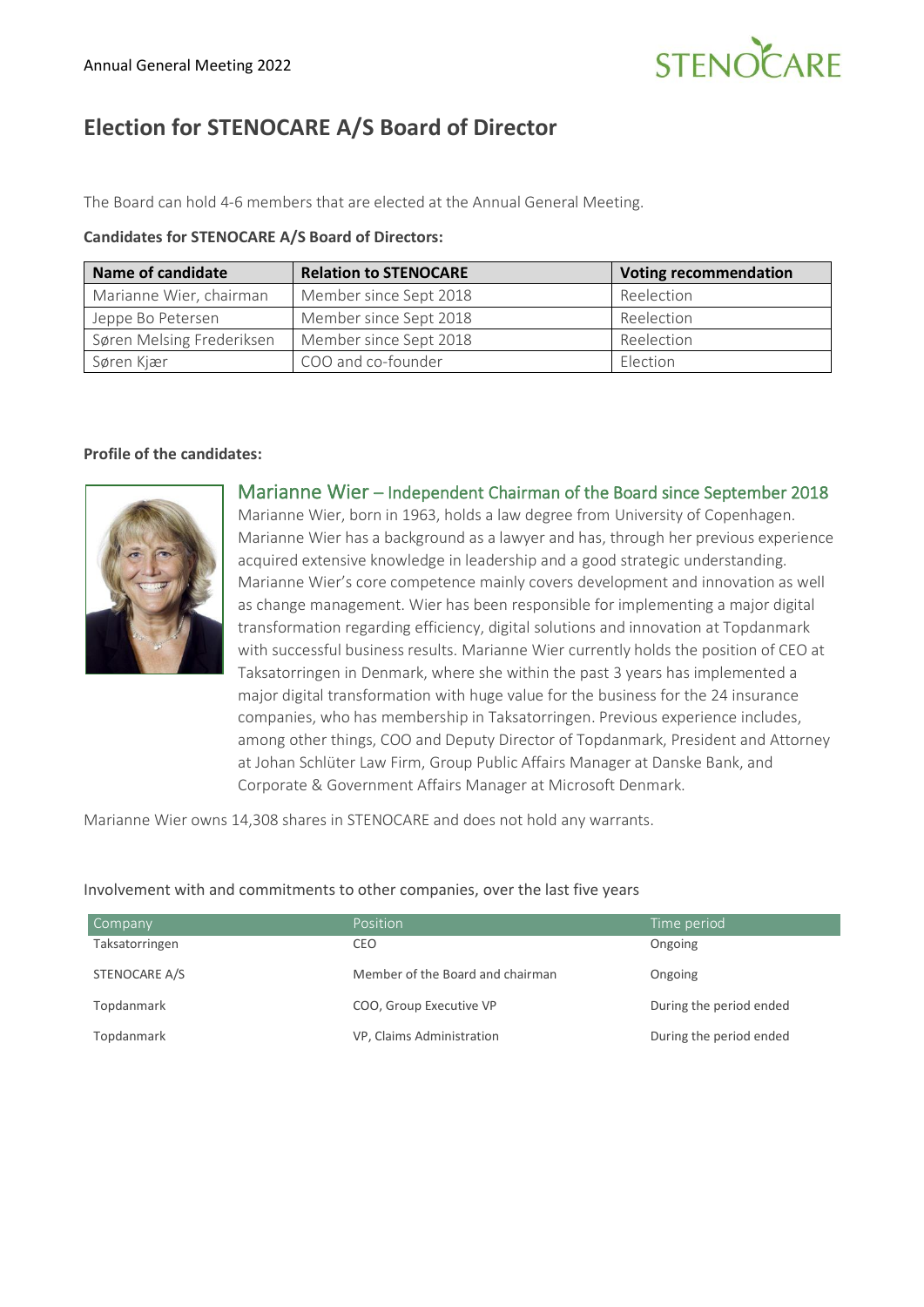



#### Jeppe Bo Petersen – Independent Member of the Board since September 2018

Jeppe Bo Petersen, born 1966, is currently the CEO of Olivia Danmark A/S, which is one of the largest actors in Denmark's within personal aid and support schemes, CEO of Focus People A/S, market area director of Personal Assistance in Denmark and member of the board of "Handicapbranchen Danmark". Jeppe Bo Petersen has extensive experience within strategic work, operational goals and finance, business development, risk analysis, compliance and sales, and marketing. Prior to his contribution at Olivia Danmark A/S and Focus People A/S, Jeppe Bo Petersen has been CFO at, for instance, Valad Europe A/S and Nordicom A/S. In total, Jeppe Bo Petersen has 30 years of experience in the field of finance.

Jeppe Bo Petersen owns 1,667 shares in STENOCARE and does not hold any warrants.

#### Involvement with and commitments to other companies, over the last five years

| Company                  | Position            | Time period             |
|--------------------------|---------------------|-------------------------|
| STENOCARE A/S            | Member of the Board | Ongoing                 |
| Olivia Danmark A/S       | CEO                 | Ongoing                 |
| Handicapbranchen Danmark | Member of the Board | Ongoing                 |
| Olivia Danmark A/S       | CFO                 | During the period ended |



#### Søren Melsing Frederiksen – Member of the Board since September 2018

Søren Melsing Frederiksen, born in 1976, holds a chemical engineering bachelor and a Master of Industrial Drug Development (MIND) from University of Copenhagen. Søren Melsing Frederiksen's experience ranges from R&D, project management, sales management, marketing, and product launch and he has been engaged in all elements of the commercial work including market access, medical affairs, commercial strategy, and sales execution. Søren Melsing Frederiksen currently holds the position as Vice President, Commercial Rx and Product Development at Orifarm Healthcare A/S.

Søren Melsing Frederiksen owns 100 percent of the shares in SML Holding Aps, which owns 89,867 shares in STENOCARE. Søren Melsing Frederiksen does not hold any warrants.

#### Involvement with and commitments to other companies, over the last five years

| Company                | Position                                 | Time                    |
|------------------------|------------------------------------------|-------------------------|
| STENOCARE A/S          | Member of the Board                      | Ongoing                 |
| Orifarm Healthcare A/S | VP Commercial Gx and Product Development | Ongoing                 |
| Galenica AB            | VP Sales and Marketing                   | During the period ended |
| Aspen Pharma Nordic    | <b>Head of Commercial Operations</b>     | During the period ended |
| LEO Pharma             | <b>Head of Dermatology</b>               | During the period ended |